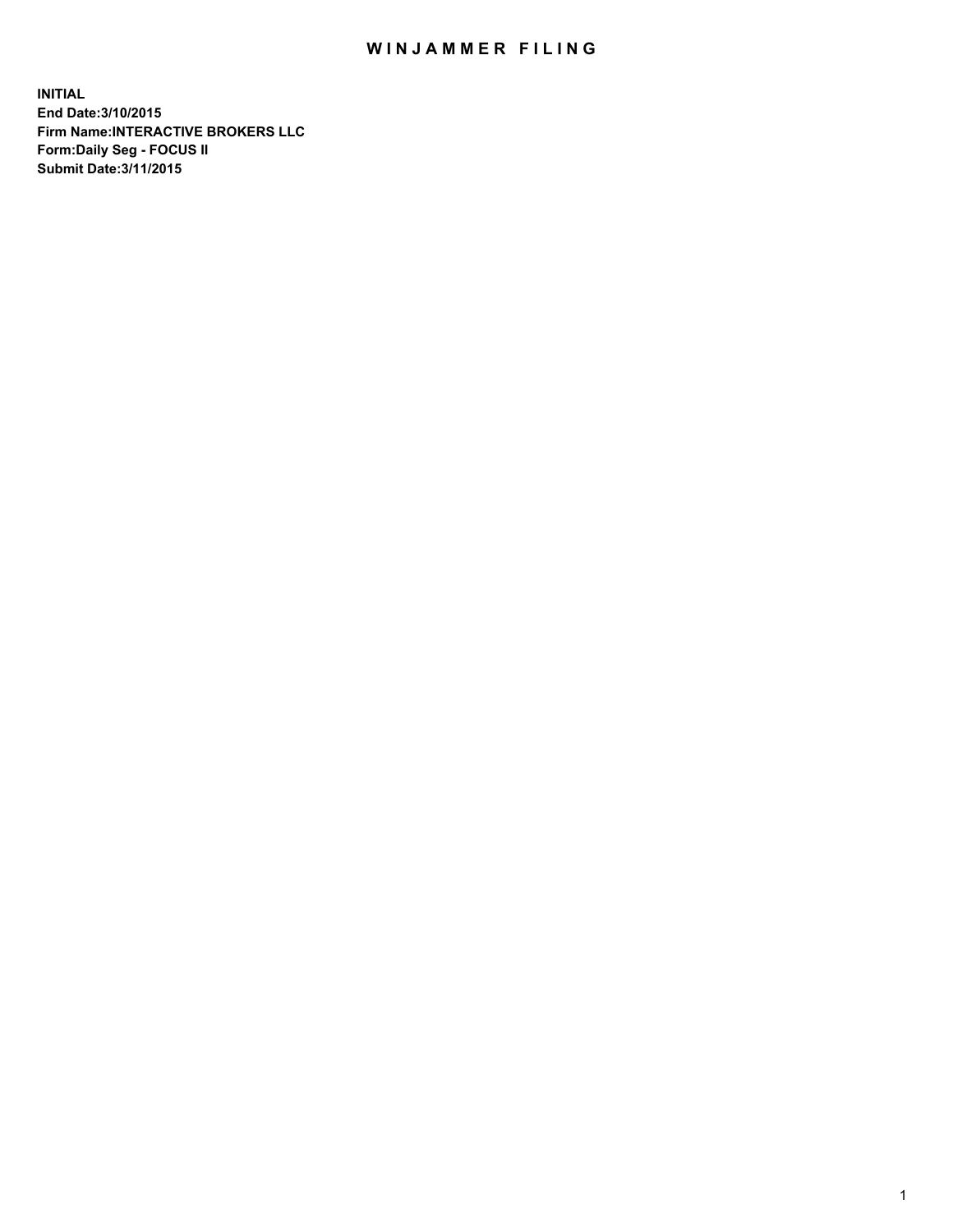## **INITIAL End Date:3/10/2015 Firm Name:INTERACTIVE BROKERS LLC Form:Daily Seg - FOCUS II Submit Date:3/11/2015 Daily Segregation - Cover Page**

| Name of Company<br><b>Contact Name</b>                                            | <b>INTERACTIVE BROKERS LLC</b><br><b>Michael Ellman</b> |
|-----------------------------------------------------------------------------------|---------------------------------------------------------|
| <b>Contact Phone Number</b><br><b>Contact Email Address</b>                       | 203-422-8926<br>mellman@interactivebrokers.co<br>$m$    |
| FCM's Customer Segregated Funds Residual Interest Target (choose one):            |                                                         |
| a. Minimum dollar amount: ; or                                                    | $\overline{\mathbf{0}}$                                 |
| b. Minimum percentage of customer segregated funds required:% ; or                | 0                                                       |
| c. Dollar amount range between: and; or                                           | 155,000,000 245,000,000                                 |
| d. Percentage range of customer segregated funds required between:% and%.         | 0 <sub>0</sub>                                          |
| FCM's Customer Secured Amount Funds Residual Interest Target (choose one):        |                                                         |
| a. Minimum dollar amount: ; or                                                    | $\overline{\mathbf{0}}$                                 |
| b. Minimum percentage of customer secured funds required:% ; or                   | 0                                                       |
| c. Dollar amount range between: and; or                                           | 80,000,000 120,000,000                                  |
| d. Percentage range of customer secured funds required between:% and%.            | 0 <sub>0</sub>                                          |
| FCM's Cleared Swaps Customer Collateral Residual Interest Target (choose one):    |                                                         |
| a. Minimum dollar amount: ; or                                                    | $\overline{\mathbf{0}}$                                 |
| b. Minimum percentage of cleared swaps customer collateral required:% ; or        | $\overline{\mathbf{0}}$                                 |
| c. Dollar amount range between: and; or                                           | 0 <sub>0</sub>                                          |
| d. Percentage range of cleared swaps customer collateral required between:% and%. | 0 <sub>0</sub>                                          |
| Current ANC:on                                                                    | 2,339,402,298 10-MAR-2015                               |
| <b>Broker Dealer Minimum</b>                                                      | 264,892,875                                             |
| Debit/Deficit - CustomersCurrent AmountGross Amount                               |                                                         |
| Domestic Debit/Deficit                                                            | 3,071,382                                               |
| Foreign Debit/Deficit                                                             | 6,151,1360                                              |
| Debit/Deficit - Non CustomersCurrent AmountGross Amount                           |                                                         |
| Domestic Debit/Deficit                                                            | 0 <sub>0</sub>                                          |
| Foreign Debit/Deficit                                                             | 0 <sub>0</sub>                                          |
| Proprietary Profit/Loss                                                           |                                                         |
| Domestic Profit/Loss                                                              | $\overline{\mathbf{0}}$                                 |
| Foreign Profit/Loss                                                               | $\underline{\mathbf{0}}$                                |
| Proprietary Open Trade Equity                                                     |                                                         |
| Domestic OTE                                                                      | 42,466,465                                              |
| Foreign OTE                                                                       | <u>0</u>                                                |
| <b>SPAN</b>                                                                       |                                                         |
| <b>Customer SPAN Calculation</b>                                                  | 1,304,798,524                                           |
| Non-Customer SPAN Calcualation                                                    | 21,777,105                                              |
| Proprietary Capital Charges                                                       | 9,386,606                                               |
| Minimum Dollar Amount Requirement                                                 | 20,000,000 [7465]                                       |
| Other NFA Dollar Amount Requirement                                               | 22,371,842 [7475]                                       |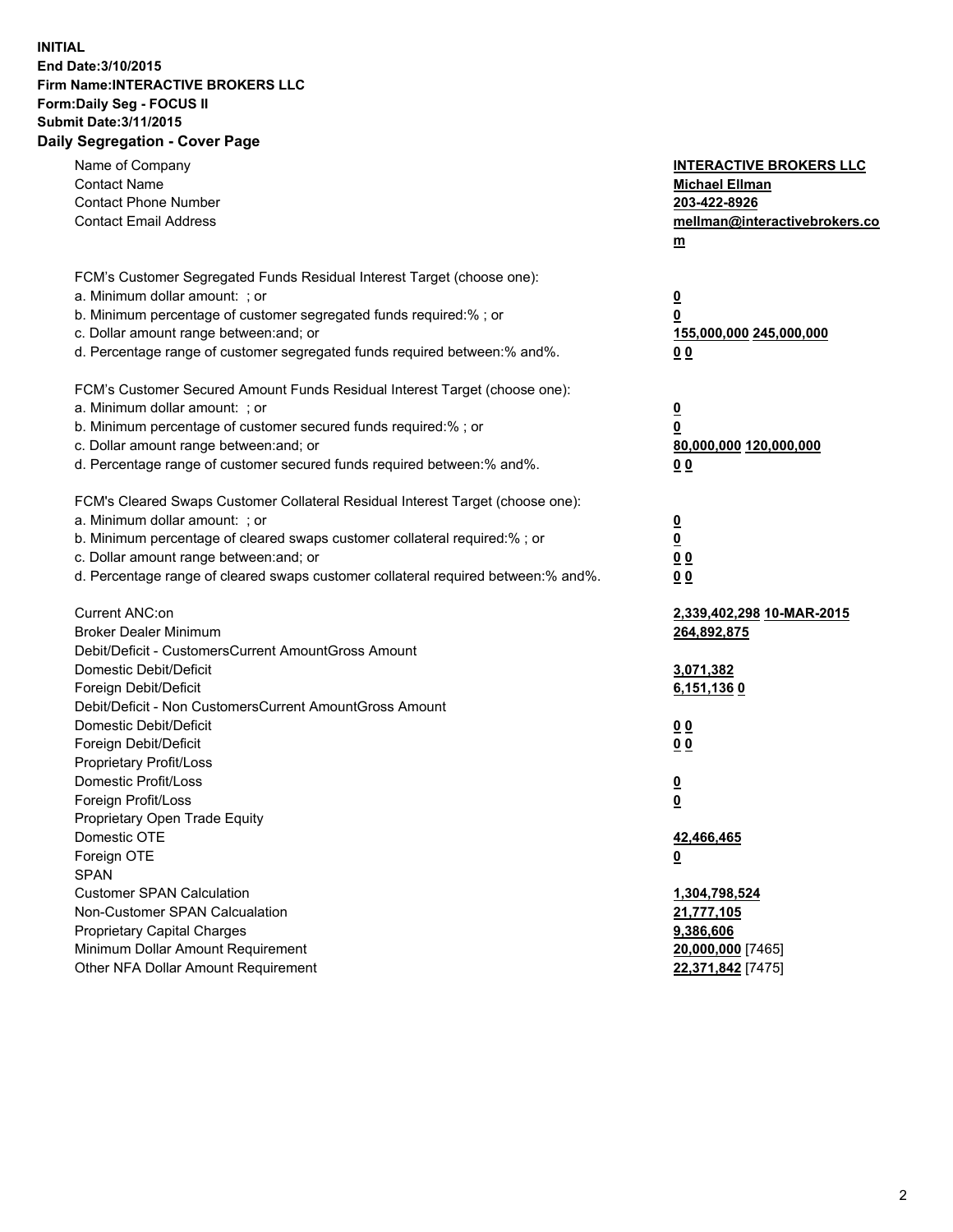## **INITIAL End Date:3/10/2015 Firm Name:INTERACTIVE BROKERS LLC Form:Daily Seg - FOCUS II Submit Date:3/11/2015 Daily Segregation - Secured Amounts**

|     | Daily Ocglegation - Occarea Anioants                                                                       |                                                |
|-----|------------------------------------------------------------------------------------------------------------|------------------------------------------------|
|     | Foreign Futures and Foreign Options Secured Amounts                                                        |                                                |
|     | Amount required to be set aside pursuant to law, rule or regulation of a foreign                           | $0$ [7305]                                     |
|     | government or a rule of a self-regulatory organization authorized thereunder                               |                                                |
| 1.  | Net ledger balance - Foreign Futures and Foreign Option Trading - All Customers                            |                                                |
|     | A. Cash                                                                                                    | 385,238,622 [7315]                             |
|     | B. Securities (at market)                                                                                  | $0$ [7317]                                     |
| 2.  | Net unrealized profit (loss) in open futures contracts traded on a foreign board of trade                  | -8,754,253 [7325]                              |
| 3.  | Exchange traded options                                                                                    |                                                |
|     | a. Market value of open option contracts purchased on a foreign board of trade                             | 148,177 [7335]                                 |
|     | b. Market value of open contracts granted (sold) on a foreign board of trade                               | -66,855 <sup>[7337]</sup>                      |
| 4.  | Net equity (deficit) (add lines 1.2. and 3.)                                                               | 376,565,691 [7345]                             |
| 5.  | Account liquidating to a deficit and account with a debit balances - gross amount                          | 6,151,136 [7351]                               |
|     | Less: amount offset by customer owned securities                                                           | 0 [7352] 6,151,136 [7354]                      |
| 6.  | Amount required to be set aside as the secured amount - Net Liquidating Equity                             | 382,716,827 [7355]                             |
|     | Method (add lines 4 and 5)                                                                                 |                                                |
| 7.  | Greater of amount required to be set aside pursuant to foreign jurisdiction (above) or line                | 382,716,827 [7360]                             |
|     | 6.                                                                                                         |                                                |
|     | FUNDS DEPOSITED IN SEPARATE REGULATION 30.7 ACCOUNTS                                                       |                                                |
| 1.  | Cash in banks                                                                                              |                                                |
|     | A. Banks located in the United States                                                                      | 381,234,771 [7500]                             |
|     | B. Other banks qualified under Regulation 30.7                                                             | 0 [7520] 381,234,771 [7530]                    |
| 2.  | Securities                                                                                                 |                                                |
|     | A. In safekeeping with banks located in the United States                                                  | 1,002 [7540]                                   |
|     | B. In safekeeping with other banks qualified under Regulation 30.7                                         | 0 [7560] 1,002 [7570]                          |
| 3.  | Equities with registered futures commission merchants                                                      |                                                |
|     | A. Cash                                                                                                    | $0$ [7580]                                     |
|     | <b>B.</b> Securities                                                                                       | $0$ [7590]                                     |
|     | C. Unrealized gain (loss) on open futures contracts                                                        | $0$ [7600]                                     |
|     | D. Value of long option contracts                                                                          | $0$ [7610]                                     |
|     | E. Value of short option contracts                                                                         | 0 [7615] 0 [7620]                              |
| 4.  | Amounts held by clearing organizations of foreign boards of trade                                          |                                                |
|     | A. Cash                                                                                                    | $0$ [7640]                                     |
|     | <b>B.</b> Securities                                                                                       | $0$ [7650]                                     |
|     | C. Amount due to (from) clearing organization - daily variation                                            | $0$ [7660]                                     |
|     | D. Value of long option contracts                                                                          | $0$ [7670]                                     |
|     | E. Value of short option contracts                                                                         | 0 [7675] 0 [7680]                              |
| 5.  | Amounts held by members of foreign boards of trade                                                         |                                                |
|     | A. Cash                                                                                                    | 121,862,610 [7700]                             |
|     | <b>B.</b> Securities                                                                                       | $0$ [7710]                                     |
|     | C. Unrealized gain (loss) on open futures contracts                                                        | -12,794,874 [7720]                             |
|     | D. Value of long option contracts                                                                          | 148,175 [7730]                                 |
|     | E. Value of short option contracts                                                                         | <mark>-66,855</mark> [7735] 109,149,056 [7740] |
| 6.  | Amounts with other depositories designated by a foreign board of trade                                     | $0$ [7760]                                     |
| 7.  | Segregated funds on hand                                                                                   | $0$ [7765]                                     |
| 8.  | Total funds in separate section 30.7 accounts                                                              | 490,384,829 [7770]                             |
| 9.  | Excess (deficiency) Set Aside for Secured Amount (subtract line 7 Secured Statement<br>Page 1 from Line 8) | 107,668,002 [7380]                             |
| 10. | Management Target Amount for Excess funds in separate section 30.7 accounts                                | 80,000,000 [7780]                              |
| 11. | Excess (deficiency) funds in separate 30.7 accounts over (under) Management Target                         | 27,668,002 [7785]                              |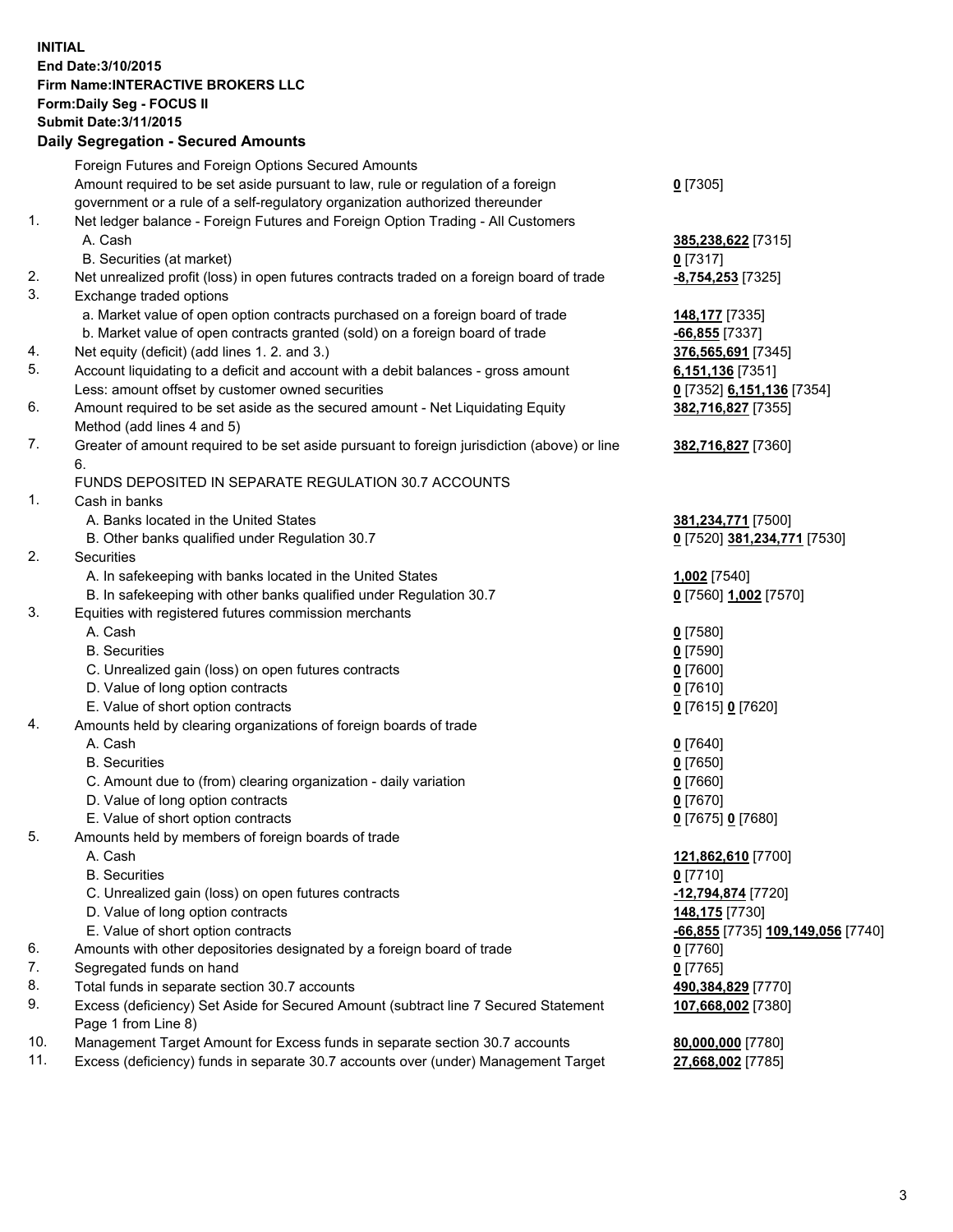**INITIAL End Date:3/10/2015 Firm Name:INTERACTIVE BROKERS LLC Form:Daily Seg - FOCUS II Submit Date:3/11/2015 Daily Segregation - Segregation Statement** SEGREGATION REQUIREMENTS(Section 4d(2) of the CEAct) 1. Net ledger balance A. Cash **2,634,818,513** [7010] B. Securities (at market) **0** [7020] 2. Net unrealized profit (loss) in open futures contracts traded on a contract market **36,520,442** [7030] 3. Exchange traded options A. Add market value of open option contracts purchased on a contract market **132,093,949** [7032] B. Deduct market value of open option contracts granted (sold) on a contract market **-198,285,774** [7033] 4. Net equity (deficit) (add lines 1, 2 and 3) **2,605,147,130** [7040] 5. Accounts liquidating to a deficit and accounts with debit balances - gross amount **3,071,382** [7045] Less: amount offset by customer securities **0** [7047] **3,071,382** [7050] 6. Amount required to be segregated (add lines 4 and 5) **2,608,218,512** [7060] FUNDS IN SEGREGATED ACCOUNTS 7. Deposited in segregated funds bank accounts A. Cash **381,483,043** [7070] B. Securities representing investments of customers' funds (at market) **1,392,223,625** [7080] C. Securities held for particular customers or option customers in lieu of cash (at market) **0** [7090] 8. Margins on deposit with derivatives clearing organizations of contract markets A. Cash **13,650,476** [7100] B. Securities representing investments of customers' funds (at market) **119,071,049** [7110] C. Securities held for particular customers or option customers in lieu of cash (at market) **0** [7120] 9. Net settlement from (to) derivatives clearing organizations of contract markets **5,984,143** [7130] 10. Exchange traded options A. Value of open long option contracts **2,385,411** [7132] B. Value of open short option contracts **-13,483,891** [7133] 11. Net equities with other FCMs A. Net liquidating equity **8,021,120** [7140] B. Securities representing investments of customers' funds (at market) **927,686,908** [7160] C. Securities held for particular customers or option customers in lieu of cash (at market) **0** [7170] 12. Segregated funds on hand **0** [7150] 13. Total amount in segregation (add lines 7 through 12) **2,837,021,884** [7180] 14. Excess (deficiency) funds in segregation (subtract line 6 from line 13) **228,803,372** [7190] 15. Management Target Amount for Excess funds in segregation **155,000,000** [7194]

16. Excess (deficiency) funds in segregation over (under) Management Target Amount Excess

**73,803,372** [7198]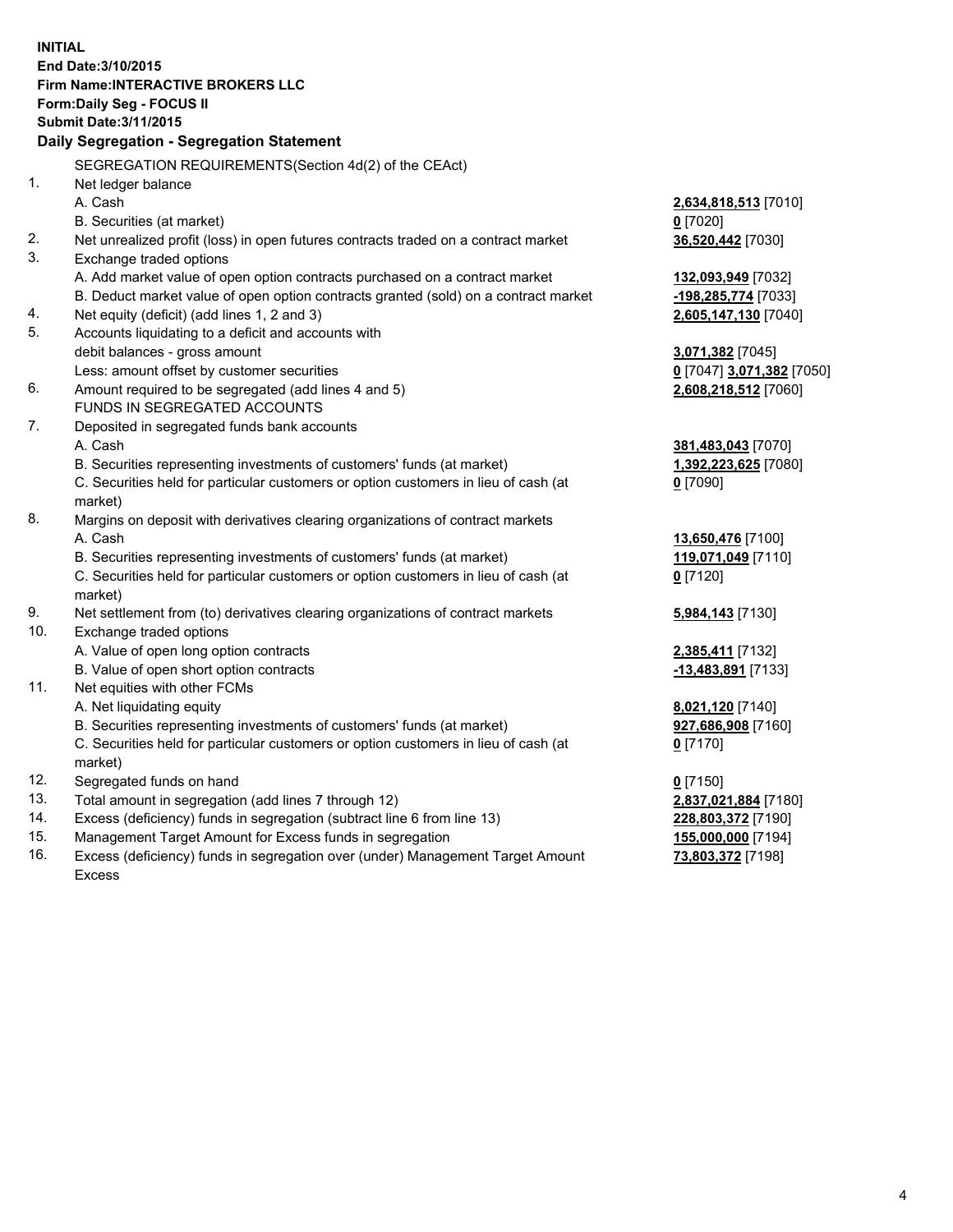## **INITIAL End Date:3/10/2015 Firm Name:INTERACTIVE BROKERS LLC Form:Daily Seg - FOCUS II Submit Date:3/11/2015 Daily Segregation - Supplemental**

| $\blacksquare$           | Total gross margin deficiencies - Segregated Funds Origin                              | 29,826 [9100]  |
|--------------------------|----------------------------------------------------------------------------------------|----------------|
| $\sim$                   | Total gross margin deficiencies - Secured Funds Origin                                 | 161,589 [9101] |
| $\blacksquare$           | Total gross margin deficiencies - Cleared Swaps Customer Collateral Funds Origin       | $0$ [9102]     |
| $\blacksquare$           | Total gross margin deficiencies - Noncustomer and Proprietary Accounts Origin          | $0$ [9103]     |
| $\blacksquare$           | Total number of accounts contributing to total gross margin deficiencies - Segregated  | 8 [9104]       |
|                          | Funds Origin                                                                           |                |
| $\blacksquare$           | Total number of accounts contributing to total gross margin deficiencies - Secured     | 4 [9105]       |
|                          | <b>Funds Origin</b>                                                                    |                |
| $\blacksquare$           | Total number of accounts contributing to the total gross margin deficiencies - Cleared | $0$ [9106]     |
|                          | Swaps Customer Collateral Funds Origin                                                 |                |
| $\overline{\phantom{a}}$ | Total number of accounts contributing to the total gross margin deficiencies -         | $0$ [9107]     |
|                          | Noncustomer and Proprietary Accounts Origin                                            |                |
| $\blacksquare$           | Upload a copy of the firm's daily margin report the FCM uses to issue margin calls     |                |
|                          | which corresponds with the reporting date.                                             |                |

03.10.2015 Commodity Margin Deficiency Report.xls